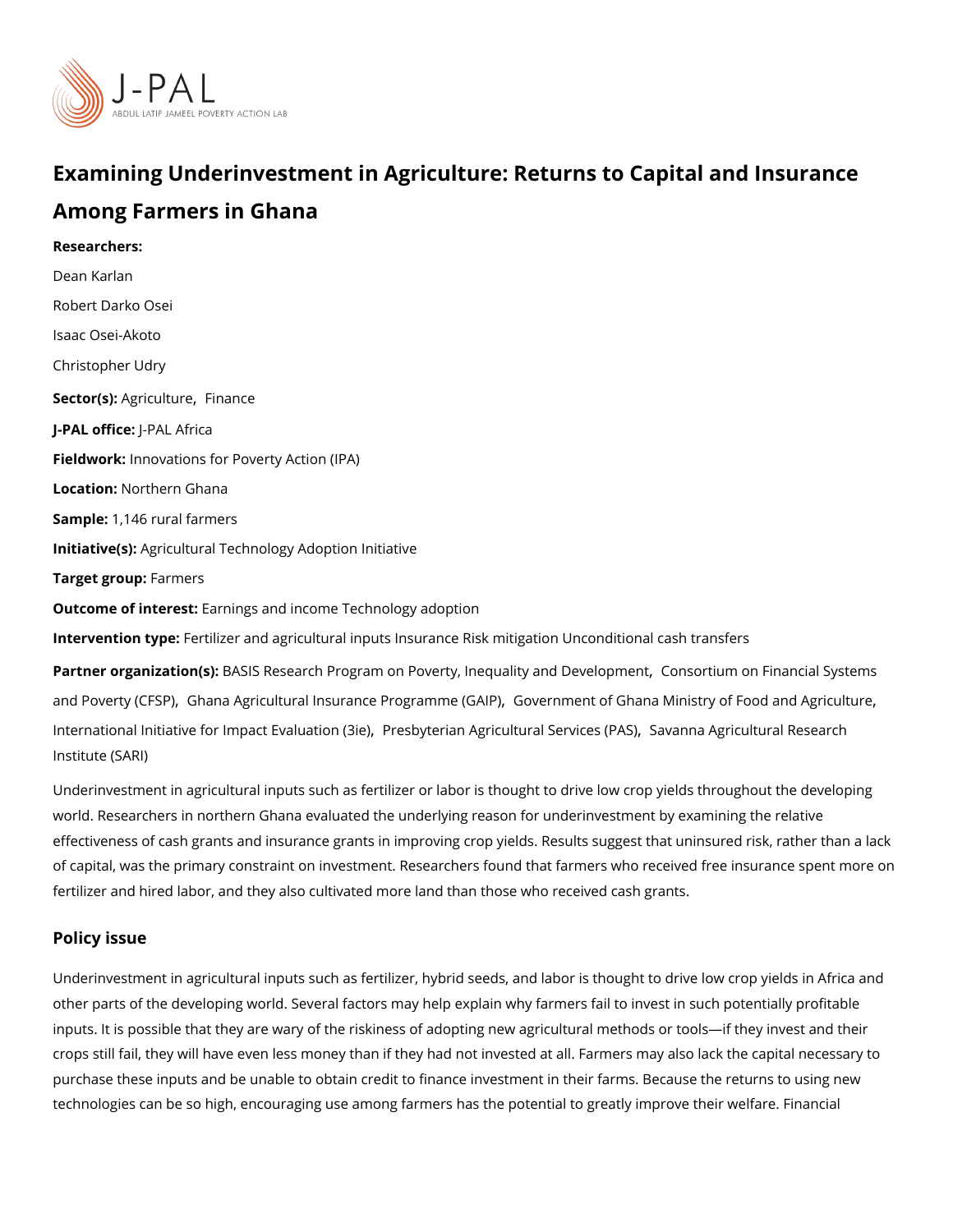institutions and policymakers first need to understand what factors are truly driving unde

#### Context of the evaluation

The climate of northern Ghana s Savannah Region has a single short wet season, with hig weather patterns create great risk for farmers who depend on the weather for their livelih primarily rain-fed, as it is in this area. There is strong evidence that shocks in the amour consumption fluctuations for farmers, and so investment in new agricultural technologies significantly affect welfare. Throughout Ghana, the average farmer uses only 7.4 kilogram Asia fertilizer use averages more than 100 kilograms per hectare. Initial surveys in north farmer participating in this study did not use any chemical inputs on their crops, often cit the weather risk as key obstacles preventing investment.

#### Details of the intervention

In the first year of the study, researchers tested the relative importance of capital and ri behavior. From a total of 502 households, 117 were randomly selected to receive a cash g farmers received US\$85 per acre for up to fifteen acres, delivered at a time of their choo households received a grant for an insurance scheme that paid roughly US\$145 per acre c station went above or below specified thresholds. Ninety-five households received both th while 155 households received no additional services and formed the comparison group.

In the second year, researchers tested different prices for rainfall insurance among the o households in an additional twelve communities. Households were visited up to four times they were informed about the product, during the second visit they were asked to sign the the third visit the marketer issued a policyholder certificate, and during a fourth visit an the product. The price that people were offered for insurance was randomly assigned at the original sample would be offered rainfall insurance at a cost of either GHC [1](#page-2-0) or GH@r4 (a acre, while in the newly added communities, households would be offered insurance at eit (US\$8.94-US\$10.43), or the actuarially fair price of GHC 8-9.5 (US\$5.96-US\$7.08).

In year three, the pricing experiment continued in collaboration with the Ghana Agricultur market their drought-indexed insurance. Because this product was more complex, scripts updated to make it more understandable. Pricing of the insurance was again randomized a communities receiving the market price, 23 communities receiving the actuarially fair pric subsidized price.

### Results and policy lessons

Importance of Capit ale sus lt srist om the first year suggest that risk, rather than capital, was investment among farmers in this sample. Farmers who received the insurance grant incre chemicals, and also brought more acres of land under cultivation. If the primary constraint then the insurance product, which offered no up-front payouts, would not have affected th farmers appeared to recognize the value of the insurance product, with a significant prop in years two and three. At the actuarially fair price of GHC 8-9.5 per acre, 40 to 50 perce